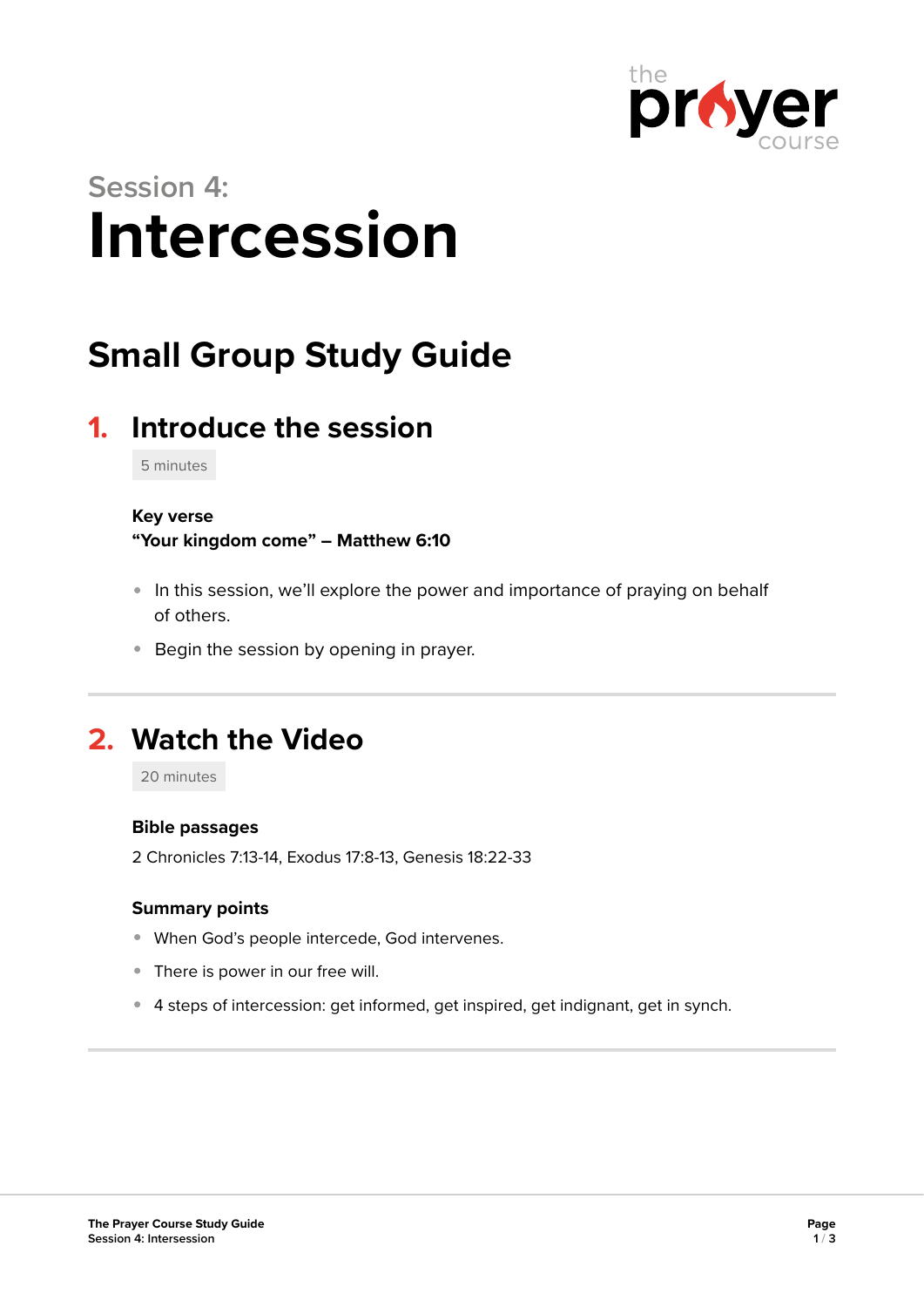### **3. Discussion Questions**

20 minutes

- **Q.** What did you find most helpful or most challenging in the video?
- **Q.** How do you feel about intercessory prayer do you find it's something that comes naturally or is it more of a challenge?

**"Our free wills are powerful; they can release or restrict the purposes of God."** 

- **Q.** How does this affect the way that we come to God in intercessory prayer?
- **Q.** Have you ever had a feeling that you needed to pray for something or someone? What happened?

**"Prayer isn't about trying to get God to say amen to what I want; prayer is about me saying amen to God's will for my life"** 

**Q.** What would it look like for you to pray this week with this perspective?

### **4. Do it**

15 minutes

As a group, spend some time interceding for your community, town or nation. Follow the 4 steps Pete outlined:

**1. Get informed:** learn the facts by checking the news, or updates about the people you're praying for.

#### **Leader's note**

You might like to find some facts, prayer points or updates ahead of this session.

- **2. Get inspired:** What is God saying about this? Invite the Holy Spirit to speak into the situations you're interceding for.
- **3. Get indignant:** Engage your own heart and allow yourself to think and feel honestly as you pray.
- **4. Get in synch:** engage together. You might like to all pray out loud at once, or pray in a circle so that everyone has a chance to pray and be heard.